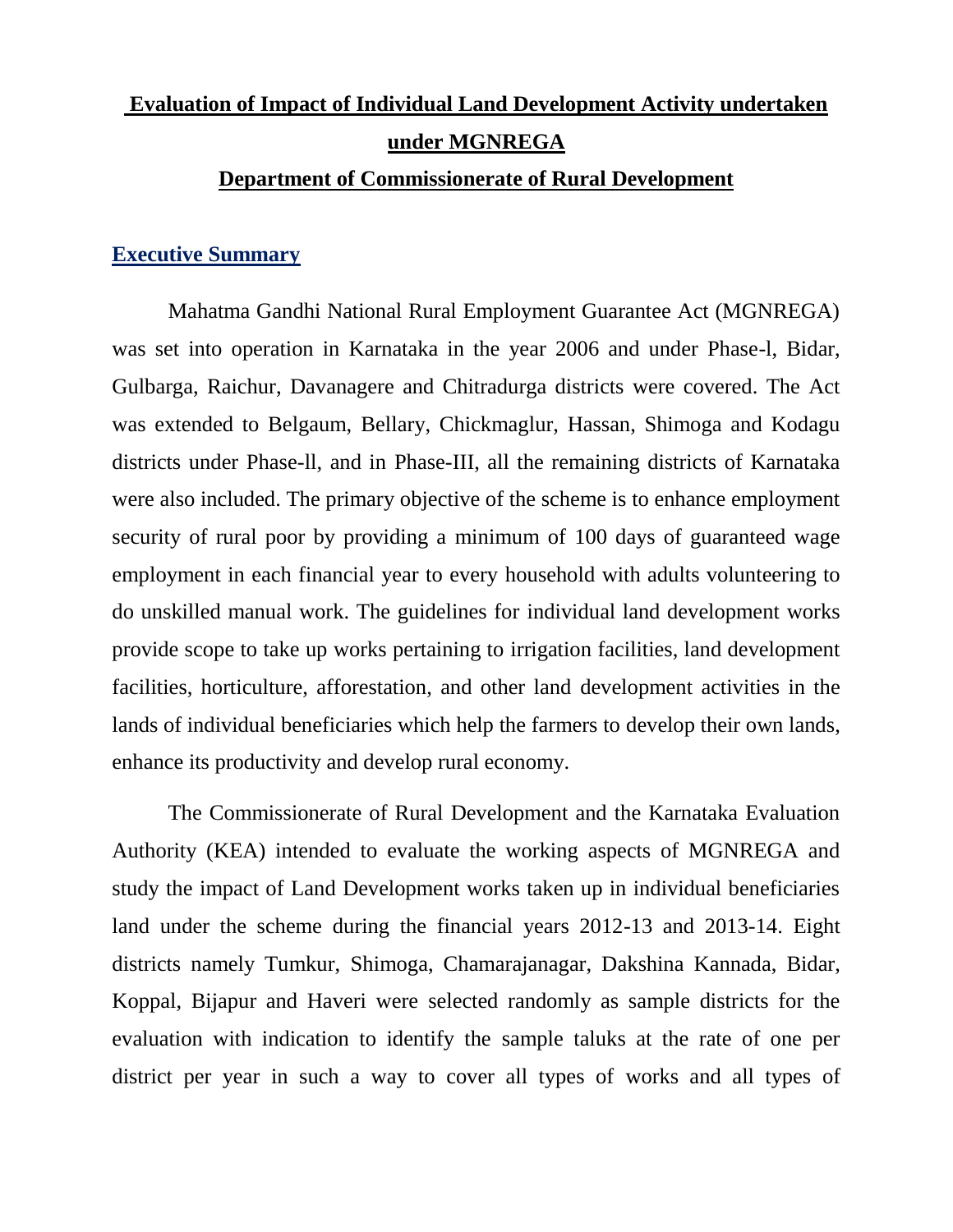beneficiaries with 10% random sampling. The taluks so selected are i) Kunigal taluk of Tumkur district, ii) Sagar taluk of Shimoga district, iii) Chamarajanagar taluk of Chamarajanagar district, iv) Bantwal taluk of Dakshina Kannada district, v) Bhalki taluk of Bidar district, vi) Kushtagi taluk of Koppal district, vii) Indi taluk of Bijapur district, and viii) Haveri taluk of Haveri district. In all, 49 villages from 39 GPs of 8 taluks have been randomly selected for field verification. In the 8 sample taluks, during the year 2012-13 & 2013-14, there are a total of 3753 works which have been completed, 9071 works are ongoing and 1779 works have been shown as "works approved but not commenced" as per the MGNREGA website as on 1-11-2014.

After finalization of the taluks and selection of individual land development activities, field inspections were carried out. Each individual land development work was verified with respect to quantity / quality / stage / utility / impact and other parameters specified in the Terms of Reference. Group discussions with farmers of various villages, who gathered at Gram Panchayats were held and their perceptions, views and opinion / use about process of implementation of the land development and other activities, their quality / quantity and status etc., were held. Discussions with staff and Officers at Gram Panchayats were held. The teams also held discussions with the Chief Executive Officers (Chamarajnagar and Shimoga districts), Deputy Secretary-Development (Dakshina Kannada, Tumkur, Koppal, Bidar and Bijapur districts), Project Director of Zilla Panchayat in Haveri district, Planning Officers, and others of concerned Zilla Panchayats and sought their views. Similarly, in each taluk the opinion/ views of concerned Executive Officers / Assistant Director / staff of Taluk Panchayats etc., were collected.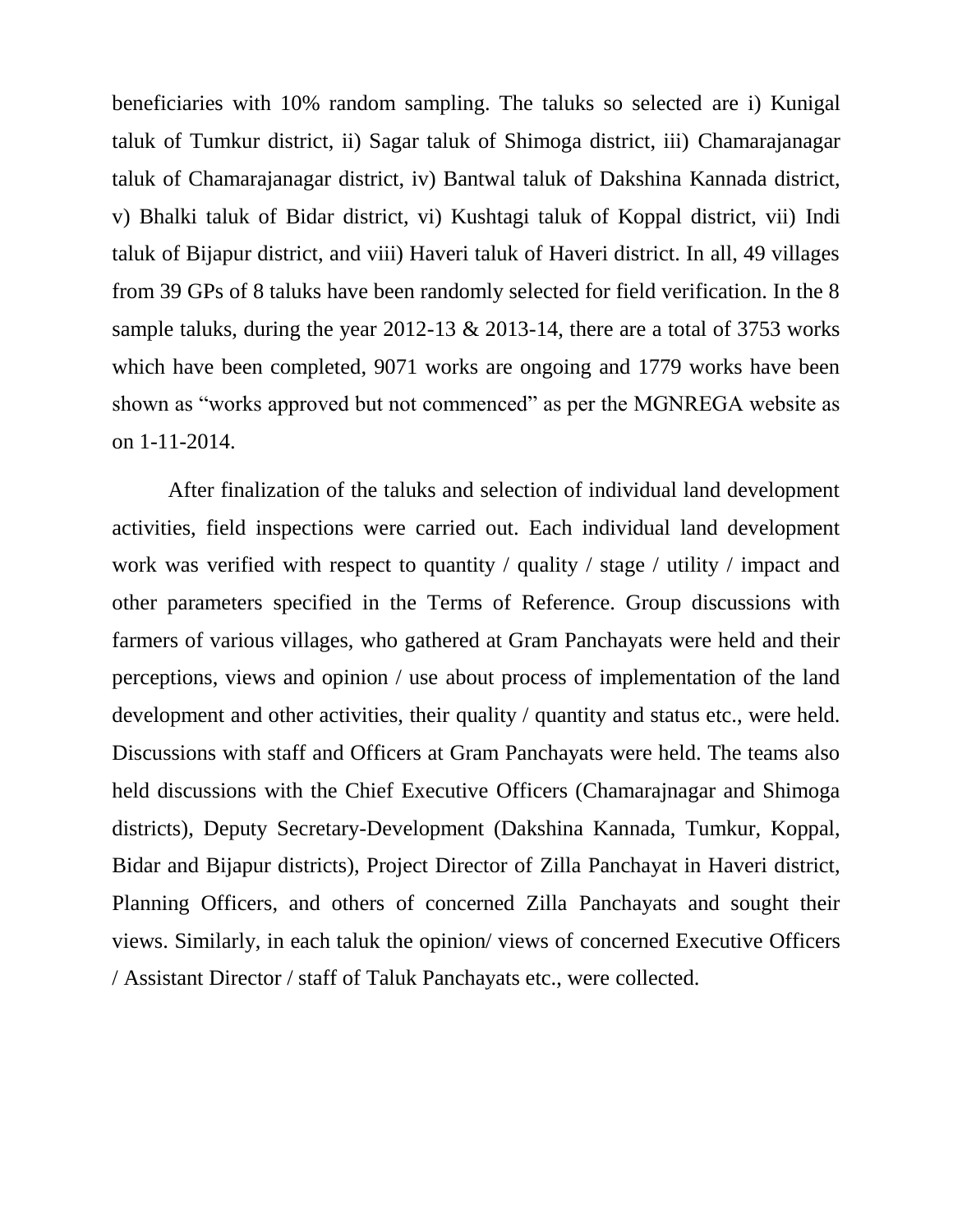**Individual Land Development Activity (ILDA):** "Individual Land Development Activity' is an opportunity provided for the households from  $SC / ST / BPL$ families, beneficiaries of land reforms / IAY and of SF / MF to take up land development, irrigation facilities and plantations on their lands to mitigate drought, enhance land productivity and generate a steady income. As per the guidelines, works on lands of SC / ST households are to be taken up on priority, followed by works in the lands of small and marginal farmers. One of the conditions is that the individual land owner should be a MGNREGA job card holder and also should participate in the execution of the work. The work has to be approved by the Gram Sabha. No contractor or machinery is to be used in execution of the work. Also, the responsibility of maintenance of MGNREGA works on individual land rests with the beneficiary household.

The scope of the present evaluation is to study the impact of the land development activities undertaken in individual beneficiary lands during the years 2012-13 and 2013- 14. For this purpose, a beneficiary schedule was designed for field inspection purpose and was used for recording information on each activity. Different works carried out under individual land development activities in the sampled districts were verified in the field. As many as 1540 farmers (out of 12,824 farmers), accounting for 12% samples were interviewed. Of them, based on the extent of land, 44% were marginal Farmers, 51% small farmers and 5% were large land holders. Based on category, target groupwise, 23% were SC, 10% ST, 2% OBC, 7% minority and 58% general.

The study on employment generation indicates that:

1. Beneficiaries and their family members were provided work for an average of 14 days in all the types of individual land development activities covered under the study. Accordingly, cumulative employment generated is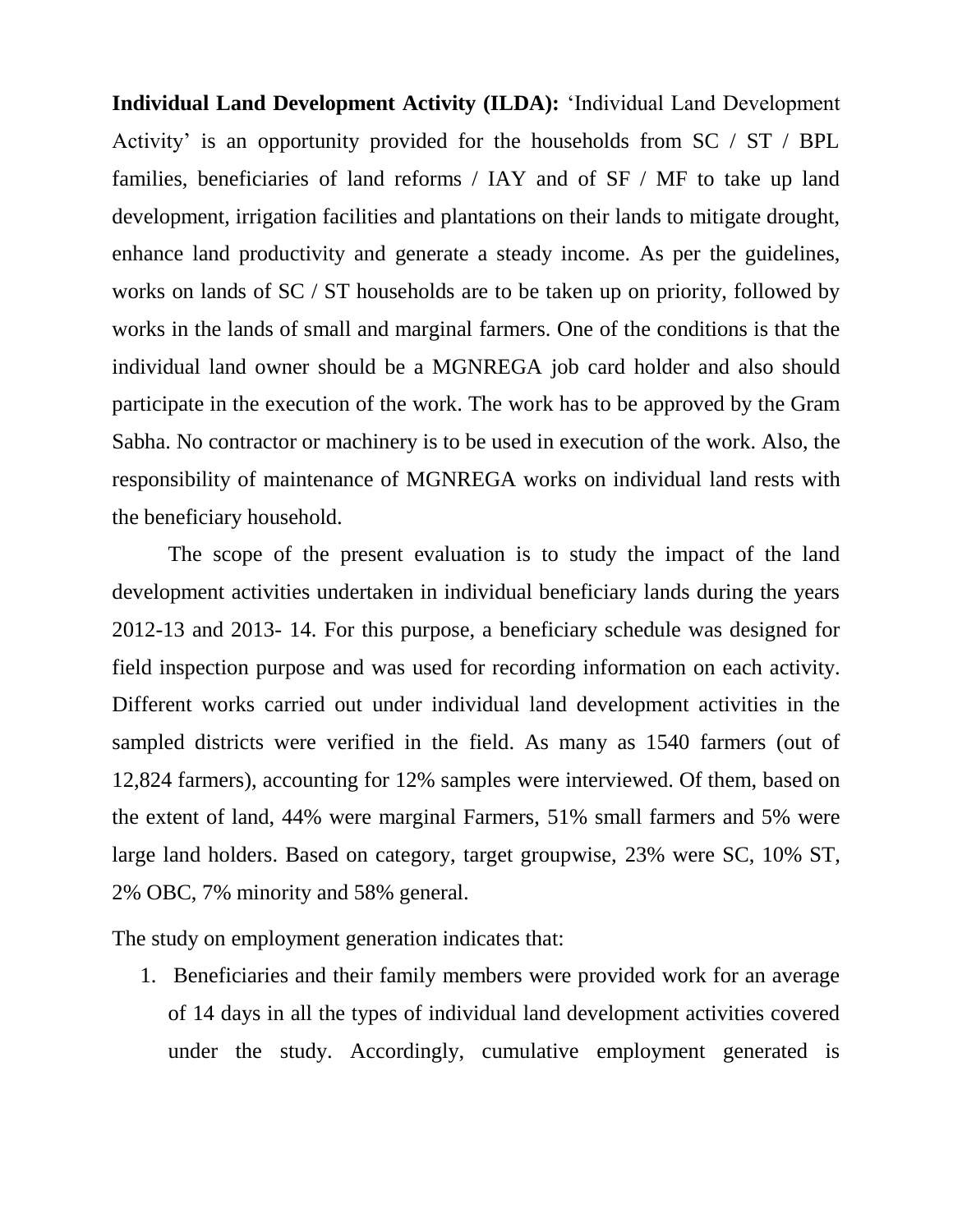estimated at 1,43,560 person days which includes beneficiary family employment to the extent of 49,756 person days (i.e., about 35%).

2. The family employment generation against total person days is more in case of Kushtagi taluk (Koppal district - 52%) followed by Kunigal taluk (Tumkur district = 44%), Bhalki taluk (Bidar district = 43%), Sagar taluk (Shimoga district =  $40\%$ ), Bantwal taluk (Dakshina Kannada district = 39%), Chamaraja Nagar taluk (Chamarajnagar district = 38%), Haveri taluk (Haveri district = 29%) and Indi taluk (Bijapur district =  $24\%$ ).

It was observed that majority of the beneficiary farmers were following improved cropping systems. About 60% of farmers were following mixed cropping system followed by mono-cropping (24%) and the remaining farmers were following agri-hortisilvi- pasture systems. It is also evident that farmers who are following improved cropping systems such as banana, sugar cane, groundnut, maize, arecanut with vegetables were getting more income than other cereal crops.

Based on Individual land development works executed and considering their present status, length, section, crop condition, growth, height, survival percentage, crop yields, physical topography of land, cropping system adoption etc., are graded as good, satisfactory and poor as the case may be (details provided in Table - 21). These works were taken up as per the requirement of the individual beneficiaries; the necessity and utility are justifiable socially. On physical verification of these works and taking into consideration the views of the individual beneficiary it was seen that majority of the beneficiaries found the work to be useful and meeting their needs. Regarding the quality of work executed, there are different views by beneficiaries in the districts, and are as follows:

1. In Tumkur district, about 61% of beneficiaries expressed it as good, 30% as satisfactory and 9% declared it as unsatisfactory. Similar was the evaluation of the field investigators of the Consulting Organisation with 4-5% variation.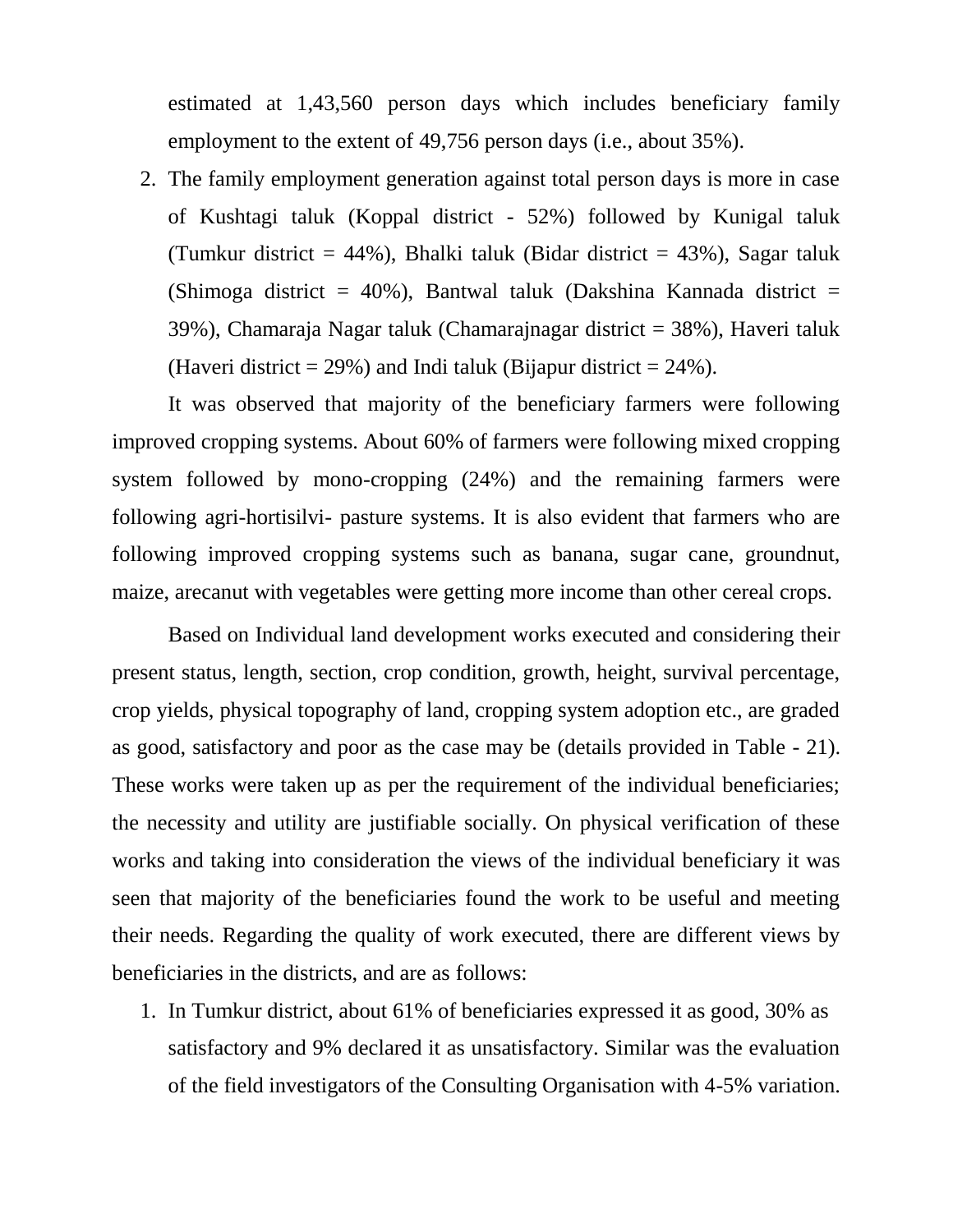- 2. In Shimoga district, beneficiaries expressed that, the works carried out were good in case of 52% of works surveyed, satisfactory in 48% of the cases and no work was poor. However, some of them expressed that, the number of seedlings be given based on the extent of land holdings / requirement and not limited to 40-60 uniformly as is being done now. They also are of the opinion that, better quality seedlings need to be supplied and that too on time.
- 3. In Chamarajanagar district, it is observed that the works carried out are technically sound both in design and location and the quality of execution was deemed good according to about 8% of the beneficiaries, satisfactory by 89% and poor in case of 3% of the beneficiaries.
- 4. In Dakshina Kannada district majority of the individual beneficiaries have expressed that the works met with their needs and were highly useful in nature. With regard to quality of work, 81% of beneficiaries rated the work as good, 18% as satisfactory, and only 1% expressed their dissatisfaction.
- 5. In Bidar district the works executed are considered to be good to average in quality & implementation and the beneficiaries have also express their satisfaction. With regard to quality of work, 60% of beneficiaries rated the work as good followed by 40% as satisfactory and none indicated their dissatisfaction. However, a few beneficiaries have expressed the need to increase the depth of wells depending on site conditions
- 6. In Koppal district, about 24% of the beneficiaries expressed the quality of work to be good, 68% as satisfactory and the remaining 8% expressed their dissatisfaction.
- 7. In Bijapur district, it was observed that 100% of beneficiaries found the works to be useful and serving their needs. Looking at the quality aspects, it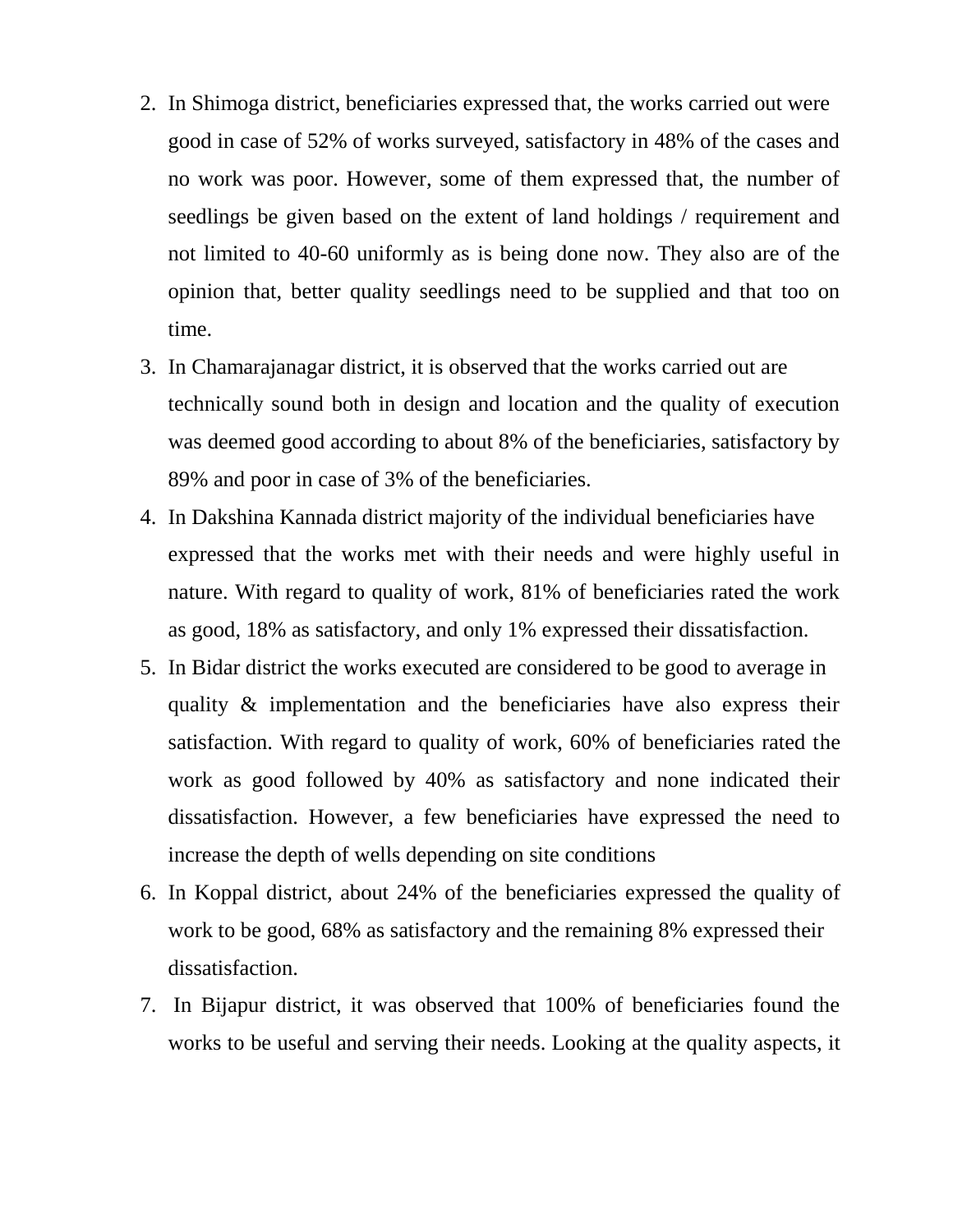is found that the works carried out were deemed as good by 19%, satisfactory by 80% and unsatisfactory by 1% of the respondents.

8. In Haveri district, about 8.06% of the beneficiaries rated the work as good and 91.57% as satisfactory. A negligible 0.37% of the beneficiaries have expressed that the work quality is poor.

Interactions with beneficiaries and Gram Panchayat Staff, it is observed that the payment of wages for the work executed was made timely. However, in case of those works which have been physically completed, payments were yet to be made for want of funds. It was understood that payment has been stopped wherever the employment generated exceeded 25,000 man-days in a financial year and in such cases, payment was blocked.

As per data available and through interactions with Executive Officers and Panchayat Development Officers, 1779 works were found to be approved but not started. On perusal of the data, it was observed that, works approved in the action plans during years 2008 to 2011-12 are also included in this 1779. This means, even though the farmers had decided to take up the works long back, they have not commenced till the date of field visit made by the evaluation team. It has come to the notice that these farmers are presently not interested in taking up works due to some other domestic priorities and need of work was not felt by the farmer beneficiary of ILDA, but rather thrust by the people"s representatives on them. Because of which, they were not able to submit Form-6 to the PDO"s / GP"s. The concerned PDO"s expressed that they are going to place this subject in the ensuing Gram Sabha/ Gram Panchayat meetings and final decision would be taken on whether to continue them in the list or otherwise. Out of 1779 works approved but not started, more than 10% of concerned farmers were covered during FGD discussions .

## **ILDA under MGNREGA and its impacts**: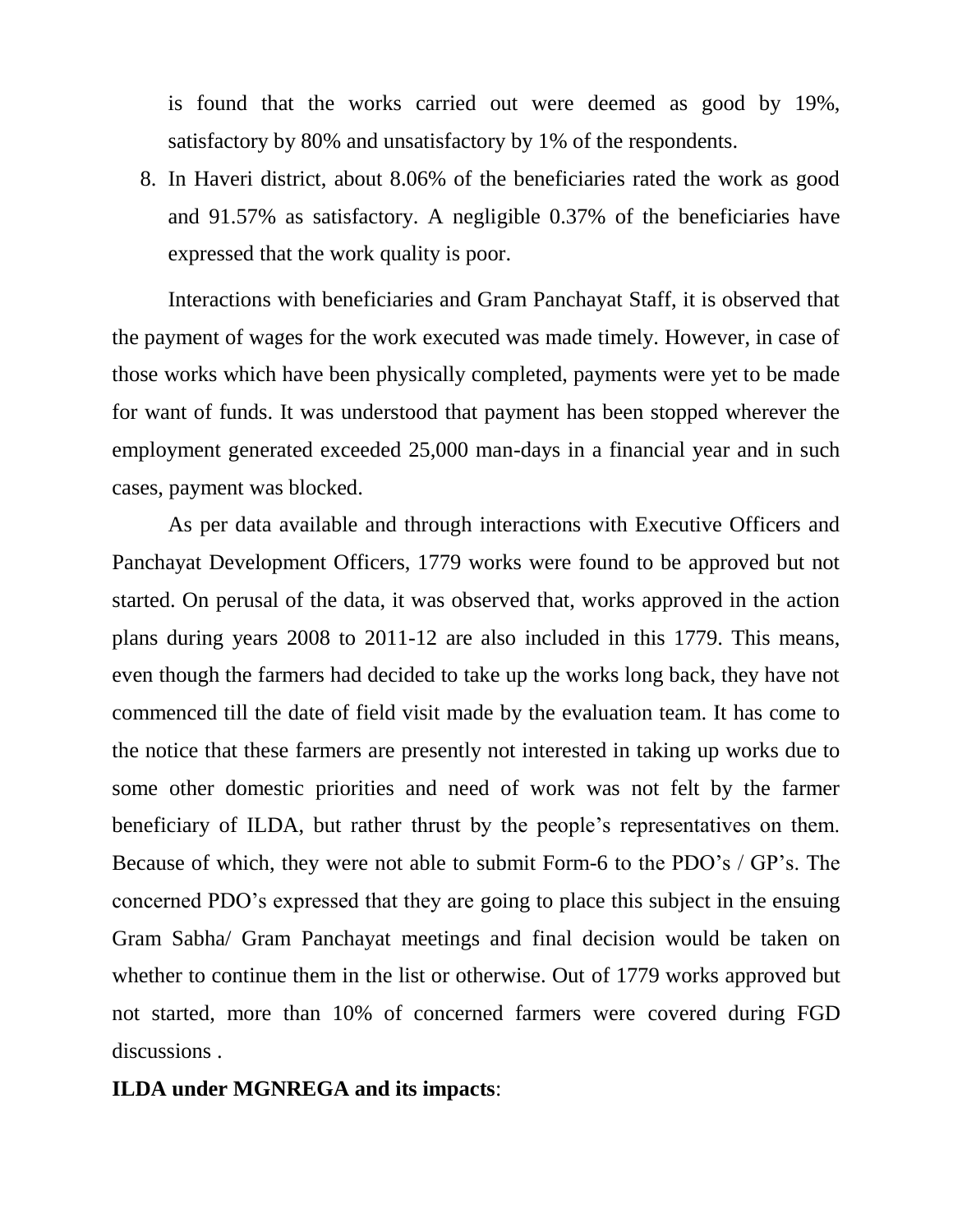**Socio-economic impacts -** The time that has elapsed from the commencement of implementation of the MGNREGA scheme is too short a period to expect any significant measurable change in the socio-economic conditions of the beneficiaries. This is because most of the programmes are land based and relate to conservation and productivity enhancement. These take a prolonged gestation period before benefits begin to be visible and accrue to the beneficiaries. For example, an agro-forestry or horticultural plantation could take close to 5 years to establish, grow and begin showing economic returns. The same applies to the soil and water conservation works that are taken up in the lands of the beneficiaries such as construction of bunds, land leveling and drainage line treatment through nala-bunds or check dams, as they too take a few years to begin giving economic benefits. However, it was seen that the field bunding and land levelling activities has resulted in a feeling of better moisture regime. The opinion of 39% beneficiaries shows that the Individual Land Development Activities (ILDA) are good, in case of 58%, the works are satisfactory and 3% were not satisfied with the works.

**Convergence with other Departments –** There was no evidence found during evaluation to suggest any conscious effort done to bring about convergence in the implementation of land based activities, except that in the case of horticulture plantation, where the pitting and planting was taken up under MGNREGA and seedlings and planting material were supplied by the Department of Horticulture as seen in case of some plots in Bantwal and Kunigal taluks, and the construction of cattle sheds has been linked with the construction of toilets involving the Gram Panchayats in Saigaon Gram Panchayat of Bhalki taluk.

**Technical assistance and sanctions -** The technical sanction for various individual land development activities were given by the concerned line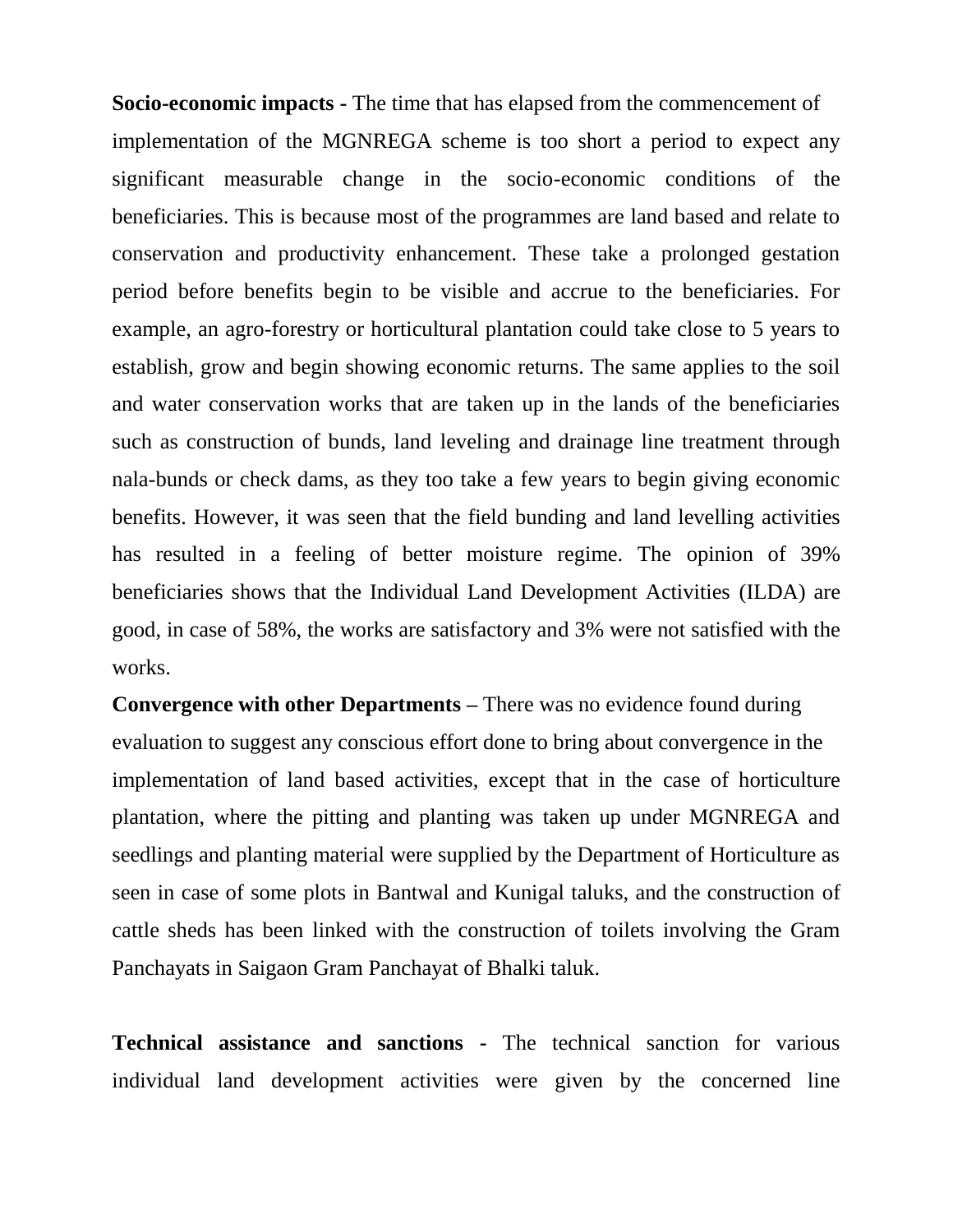Departments. In case of cattle sheds constructed and wells excavated, technical sanctions were obtained from the PRED (Panchayat Raj Engineering Department.), while in case of land development works such as field bunding, land levelling, nala bunding, farm ponds, check dams, nala revetment, recharge pits etc., technical sanctions were obtained from Watershed Development Department. Horticultural/ forestry activities were taken up after obtaining sanction from the respective Departments. Due procedure has been followed in implementation of the programme.

**Gram Panchayat approval and eligibility criteria for sanction and execution –** All the ILD activities implemented under this scheme have been approved by the concerned Gram Sabhas conducted by the Gram Panchayats. It is seen that the eligibility criteria was followed in affording benefits to the SC & ST, women, small and marginal farmers; economically weaker sections as per scheme guidelines. However, it is noticed that a few big farmers are also covered under the scheme.

**Time Schedule -** Physical completion of works are reported to have been accomplished within the stipulated time in majority of the cases. Sometimes due to paucity or delayed release of funds the payment has been delayed. Hence, such works have been shown as spill over or ongoing (Refer Table - 24).

**Increase in the area under irrigation & change in cropping pattern -** In case of successful excavation of open wells in Bantwal, Bhalki, Sagar taluks, there has been a marginal increase in area under irrigation, as per beneficiary opinion. This has in many cases resulted in shift in cropping pattern such as sowing of better economic yielding crops/ high value crops. In such cases the cropping intensity has increased by 100% (Refer Table - 25).

**Appropriateness in execution -** The lands, sites selected for execution of individual land development activities are found technically suitable. The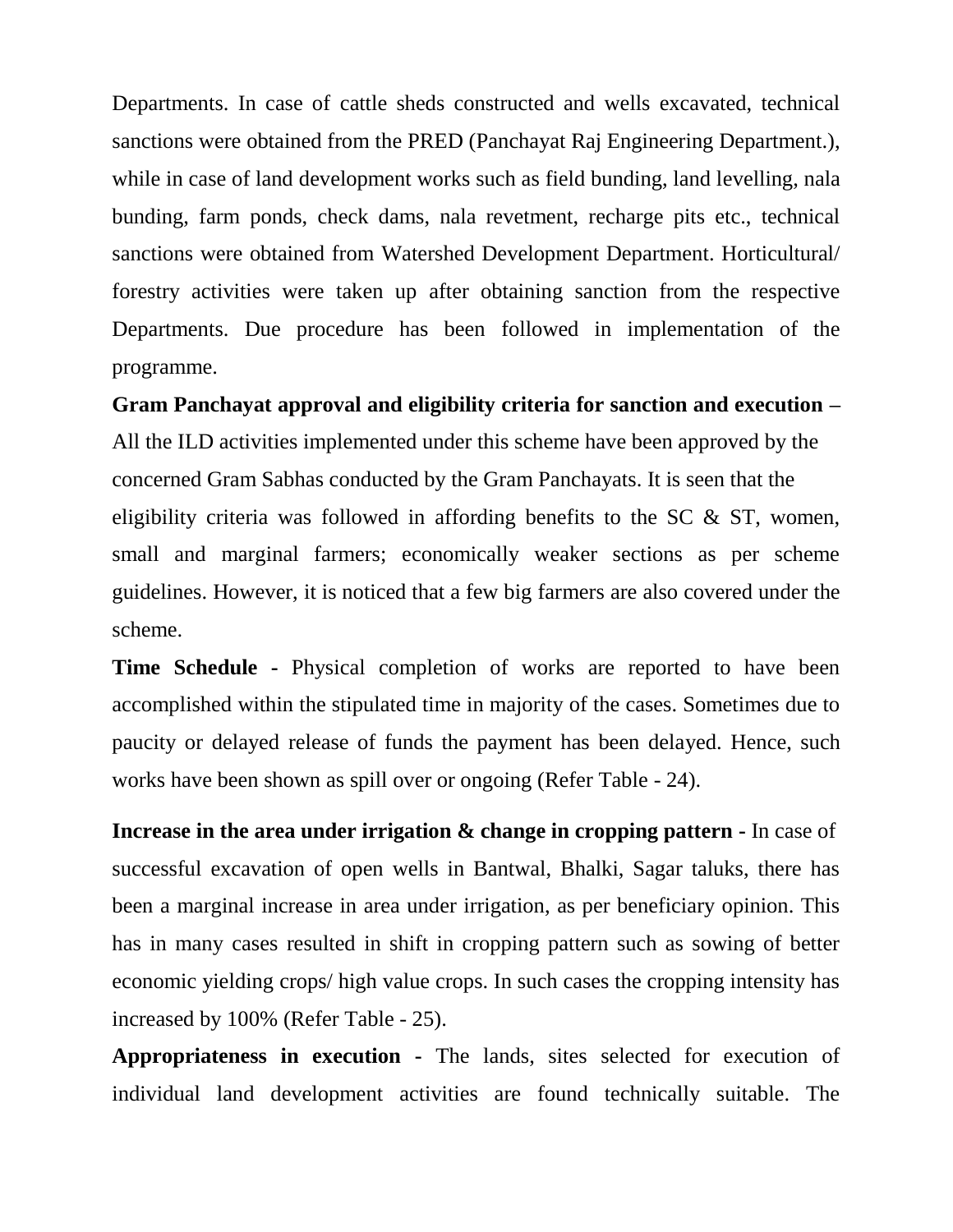execution of works is also satisfactory in most cases. However, in case of construction of field bunds, the existing bunds have not been accounted for. So also, no provision had been made to construct waste weirs on the new bunds to drain out the excess water during high intensity rainfall. Sometimes the specification of maintaining horizontal distance between bunds based on slope percentage and the rainfall pattern of the area has been ignored. For construction of farm ponds, a minimum catchment area has been defined, which has been ignored in few cases. A glaring technical gap observed in the field was planting method of forest seedlings. The seedlings planted on top of field bunds are very less effective in establishment and growth compared to planting on base of bund.

**Impact on the village or community of farmers as a whole -** There is rise in the understanding among rural community about availability of work in their own or neighbouring farms. They have also realized the large number of type of works that are available under this scheme and how such works can influence their life.

#### **Observations and Findings:**

- 1. The Individual Land Development Activities are based on the perceived requirements of beneficiaries. These vary from district to district. In the districts of Tumkur, Shimoga, Chamarajanagar and Dakshina Kannada, the emphasis was found on pitting and planting of horticulture and forest species, construction of wells and land levelling. In the districts of Haveri and Bijapur the emphasis was mostly on field bunding, field bunding and land levelling activities. In Bidar, construction of cattle sheds and in Koppal district agro-forestry & horticulture activities were more common.
- 2. The performance of the scheme varies across the districts. Overall performance is rated as good by 39%, satisfactory by 58% and unsatisfactory by 3% beneficiaries. The response of beneficiaries indicates that, the ILDA has performed best in Dakshina Kannada district followed by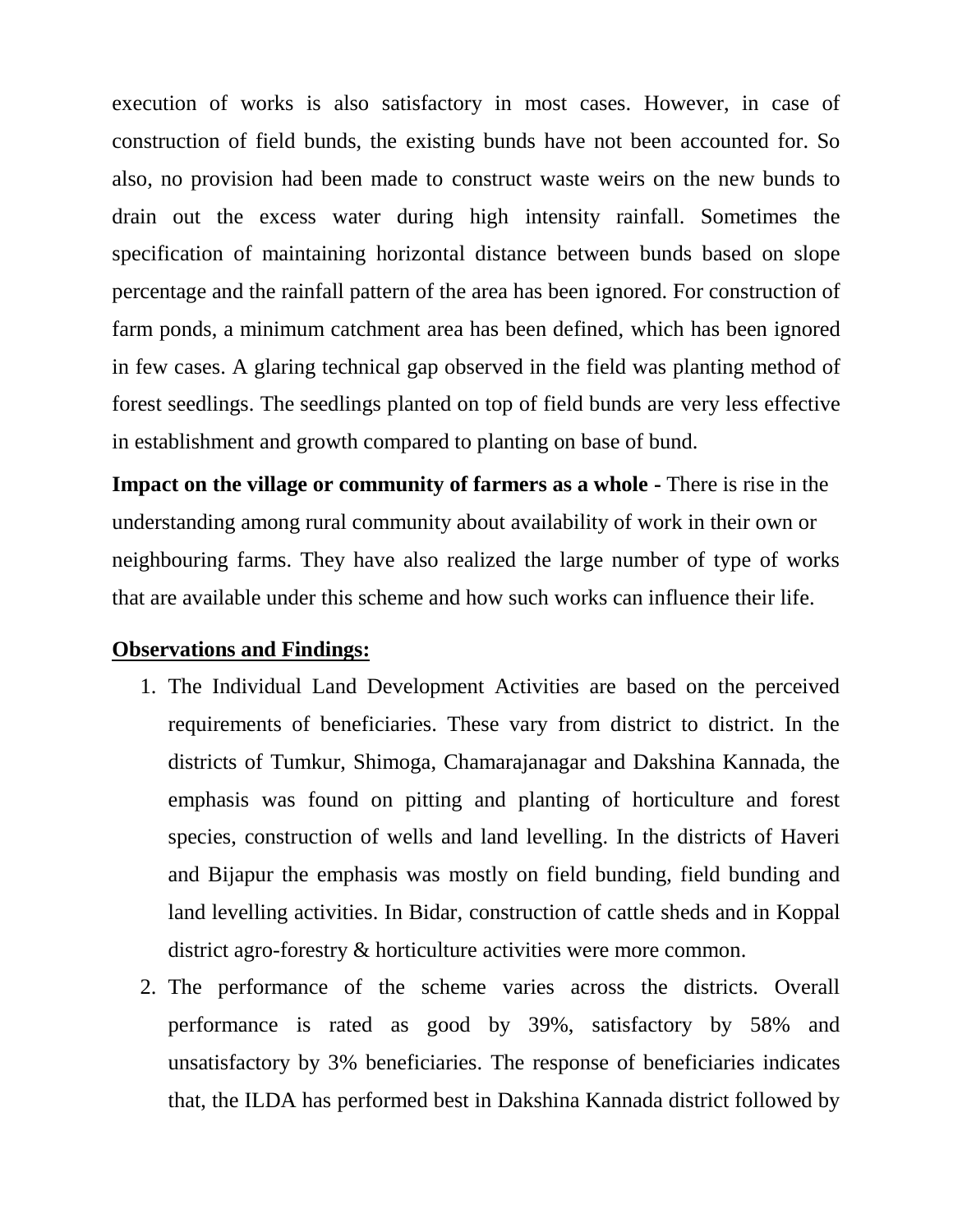Bidar, Tumkur and Shimoga. Haveri, Chamarajanagar, Bijapur and Koppal, show satisfactory performance and in that order. However, these are the rankings amongst the sample districts only.

- 3. The cumulative employment generated in the sampled districts of ILDA is estimated at 1,43,560 person days which includes family employment to the extent of 49,756 person days (35%). The family employment generation against total person days is more in case of Koppal district (52%) followed by Tumkur district (44%), Bidar district (43%), Shimoga district (40%), Dakshina Kannada district (39%), Chamarajnagar district (38%), Haveri district (29%) and Bijapur district (24%).
- 4. It was observed that majority of the beneficiary farmers were following improved cropping systems. From the study, it is evident that about 60% of farmers were following mixed cropping system, followed by mono-cropping (24%), with the remaining farmers following agri-horti-silvi-pastures systems.
- 5. Almost as a rule, the preparation of plans and estimates was found to be not appropriate since details on existing topography / existing structures were not considered / accounted for  $-$  it appears to be not site specific, but, adoption of a standard model.
- 6. The cost per acre / hectare of field bunding varies among districts and is high compared to other schemes of the Watershed Development Department, which shows inadequate monitoring at all levels.
- 7. The quality of planting material supplied in case of horticulture and forestry is found not satisfactory by  $> 40\%$  of beneficiaries.
- 8. Some of the forest seedlings found planted on the top of field bunds are under moisture stress. This speaks about the method of planting followed and inadequacy of effective field visits and monitoring by the line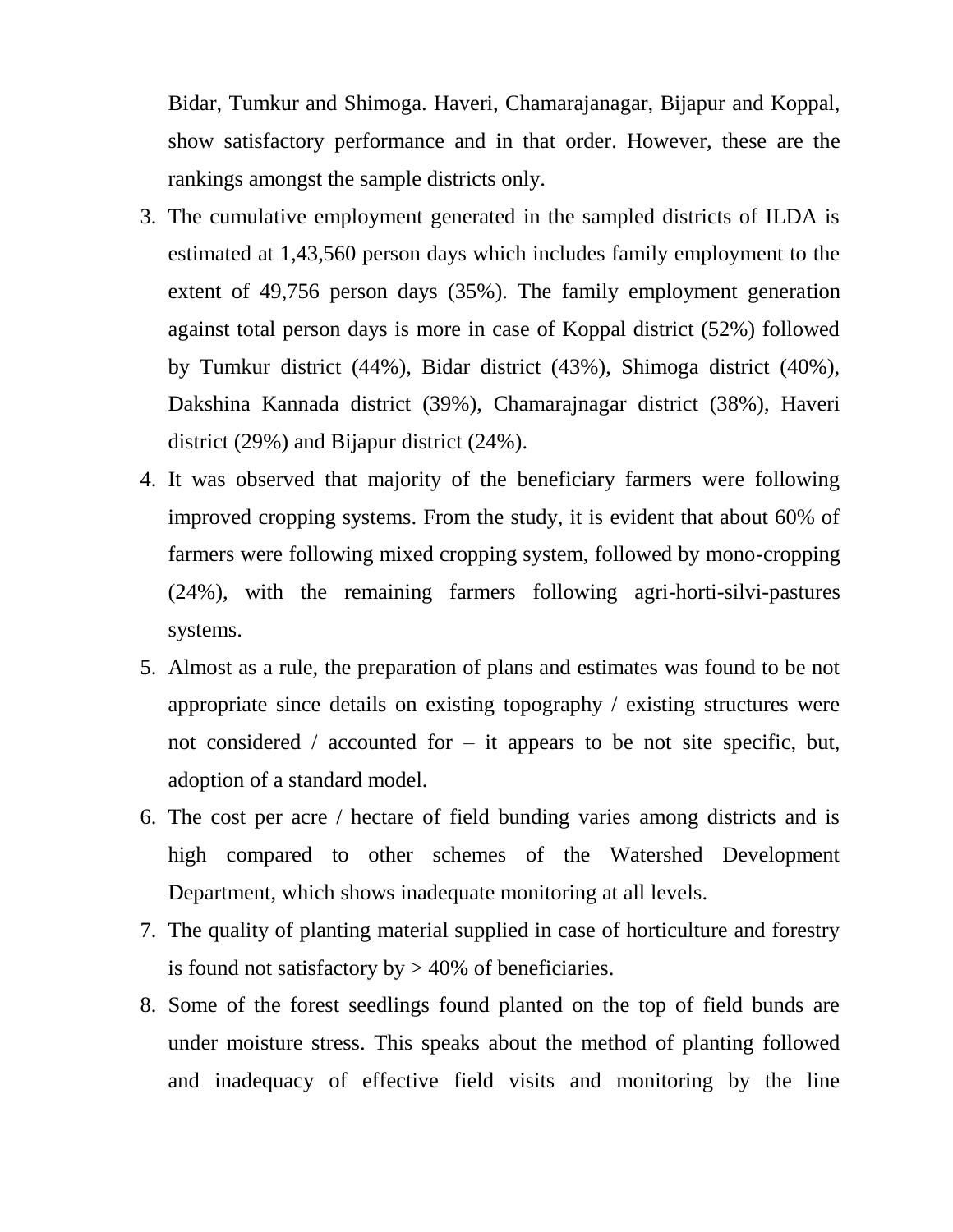Department Staff. Staking of planted seedlings with poles was missing in most of the cases.

- 9. ILDA such as field bunding and land levelling are found to be executed in lands where slope is between 0-2%, especially in Haveri and Indi taluks where the land levelling is not noticeable in many cases. Usually, in these areas, the cultivated black soils are deep to medium deep with uniform or gentle slope and therefore, do not require any levelling.
- 10.Under the scheme, cutting and filling of small quantity of soil is done in the GPs of Bijapur, Haveri and Chamarajnagar districts (for example 52.07 m3 of soil excavated in an area of 1.83 ha.). This much quantity stated to be used for levelling in the said area will not make any difference in the existing uniform slope or reduction in slope percentage. The recommended soil required for levelling are – for slope of 2, 3 and 4% are 1512 m3 , 2267 m3 and 3023 m3 per ha. respectively.
- 11.The beneficiaries of open wells in some cases (eg.: Saigaon panchayat of Bhalki taluk of Bidar district) have utilized the hard soil excavated for formation of field bunds wisely and this is serving the purpose of soil and moisture conservation.
- 12.The majority of ILDA executed in the sampled Gram Panchayats fall under the previously completed watershed development programs. Some new works of water harvesting structures also were executed either in individual lands or community lands / drainage line networks under MGNREGA, but the renovation of earlier water harvesting structures is found to be left out under the scheme.
- 13.Of the total sample beneficiaries (1540), about 11 (0.71%) were found to be holding more than 5 acres (other than SC/ST). *Prima facie*, it appears that these beneficiaries are ineligible for the benefits under the scheme.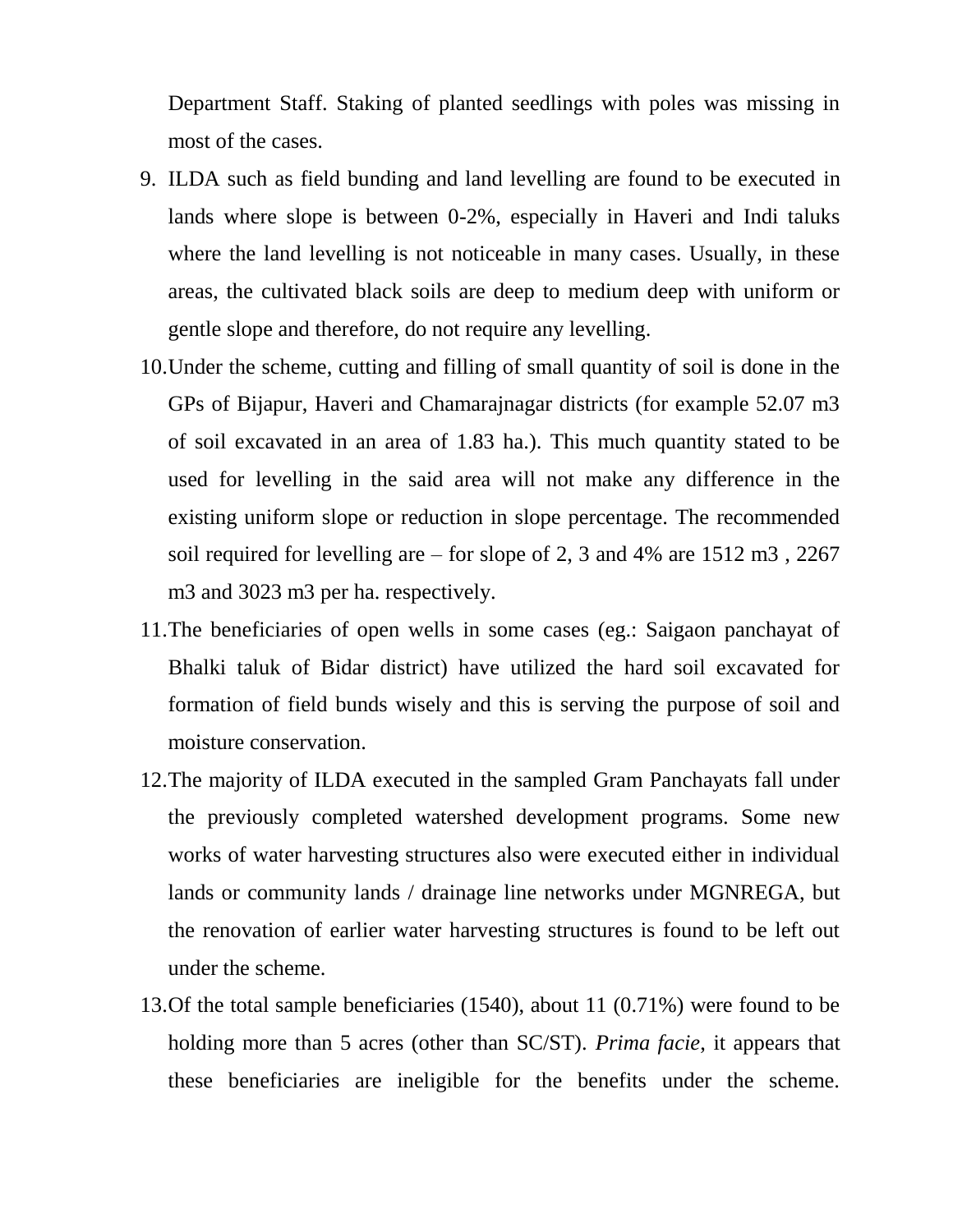However, sufficient corroborative evidence is needed in its support, which may be gathered / verified by detailed inspection.

## **Suggestions / Recommendations:**

- 1. There should be certain minimum conditions specified for land levelling works so that the works are measurable and useful.
- 2. Every year, a demand survey of planting material needs to be carried out so that the right species planting material in the required numbers/ quantity is available.
- 3. There needs to be in place a robust system of raising planting material in forestry and horticulture. They need to be supplied timely. For this, the transportation of seedlings to the village may be done about 15 days before the date of monsoon, lest the supply is delayed.
- 4. An asset beneficiary register need to be maintained and continually updated by the Gram Panchayats in order to ensure that no farmer is selected twice until all eligible farmers are covered under other Government schemes.
- 5. The present system of preparation of model or typical plans and estimates needs to be reviewed. The Gram Panchayats must insist on appropriate preparation of plans and estimates based on field conditions rather than typical model of uniform type of estimates by line Departments. The beneficiaries are to be motivated to adopt area specific and low cost technologies.
- 6. The construction of cattle sheds as one of the Animal Husbandry components is appreciated not only by beneficiaries but other stake holders. However, construction of urine drain and urine collection pit and usage of urine for bio-pesticide preparation should be made mandatory.
- 7. The works in MGNREGA are many and scattered. The Staff of line departments are not enough to provide technical inputs and supervision. For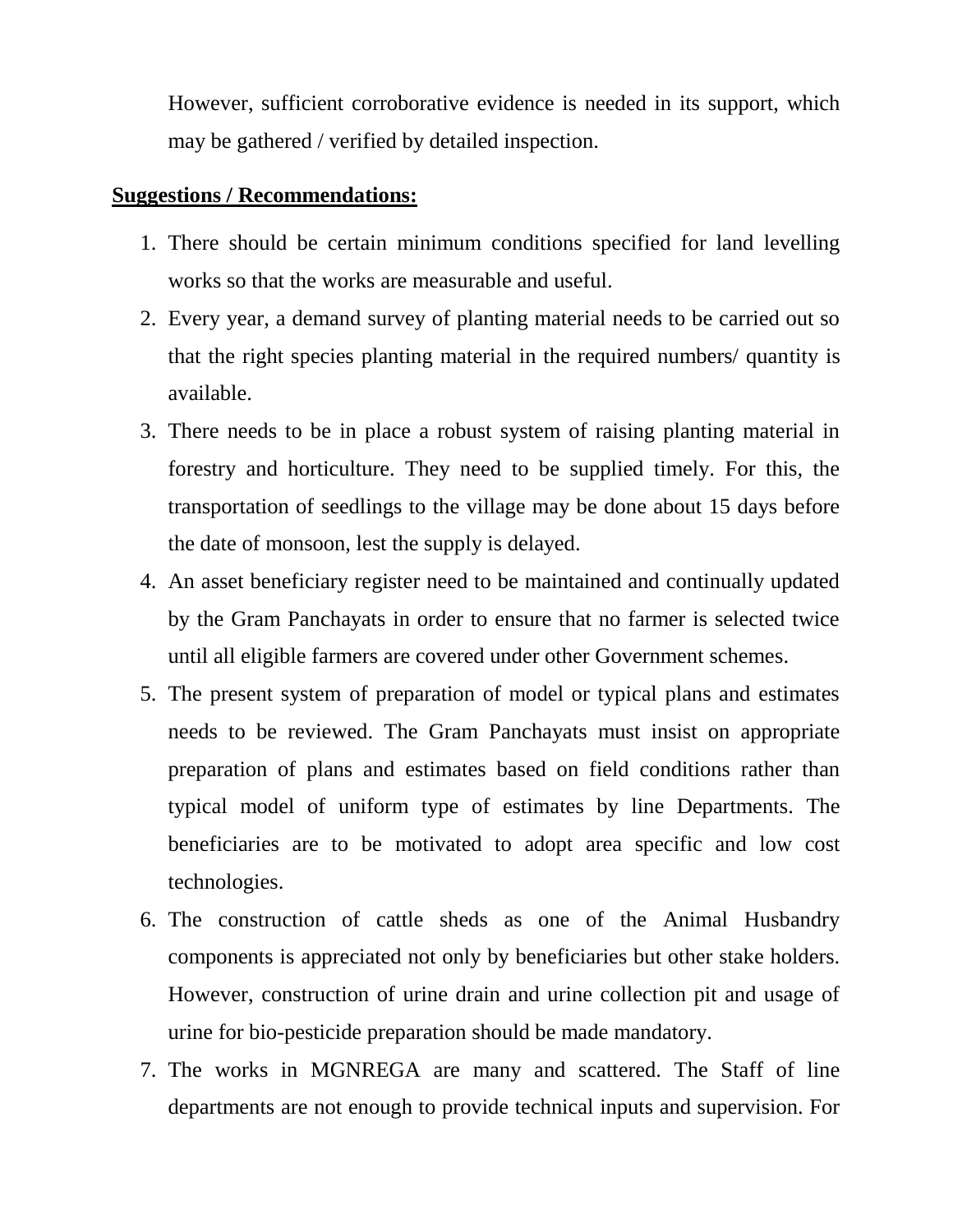them, MGNREGA work is priority only after their usual department works. Hence, need for a dedicated team of supervisors, engaging them on contract basis locally may be done.

**A. Policy issues:** Several water harvesting structures have been executed in the State for the past four decades under various State & Centrally Sponsored Schemes (CSS) and externally aided projects. Perhaps, the entire drainage network seems to be saturated and it is difficult to locate new sites for fresh works. However, a number of works were seen to have been executed in the field disregarding technical specifications and these in turn have resulted in wasteful expenditure. Hence, there is urgent need for attention on rejuvenation of the asset already created with minimum expenditure which would benefit nearby farmers as well as community as a whole, besides providing employment opportunities for good number of days. The structures are old and are in need of repairs. The rejuvenation suggested would increase the irrigation potential. The increased storage will also enhance the groundwater recharge but, at a lower cost.

The following may also be considered –

- 1. Department may instruct field level officials to check with other line departments, whether similar components are implemented in the elected villages, where scheme components are implemented. So that, there won"t be duplication in works carried out by line departments in future.
- 2. Dissemination of information relating to success stories may be carried out for the benefit of farming community.
- 3. The beneficiaries of ILDA may be encouraged to visit the successful field experiments for adopting the same in their land based activities.

#### **B. Suggested models of convergence:**

1. Field bund planting with forest tree species along with tree guards,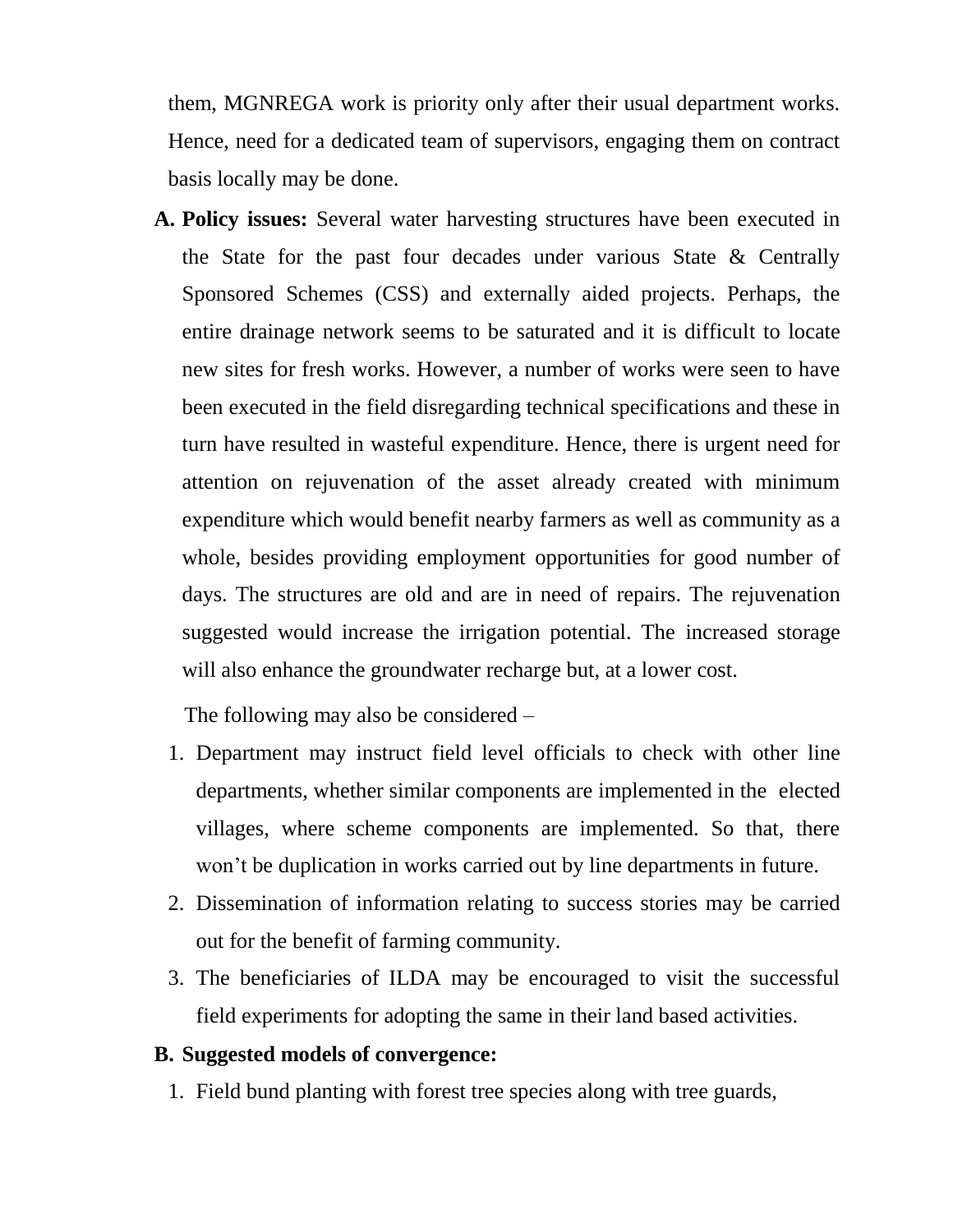- 2. Farm ponds shoulder bund planting with Drumstick (*Moringa oleifera*), Amla (*Embelica offeinalis*) seedlings or improved fodder grasses as per choice of beneficiaries.
- 3. Nala revetment and removal of drainage line congestion especially in case of Malnad region.
- 4. Fishery development in the water bodies of farm ponds where water availability is for more than six months.
- 5. Cattle sheds integrated with vermin compost units by duly utilizing the cattle dung and urine.
- 6. Land levelling by duly utilizing de-silted fertile soil from water harvesting structures.
- 7. Use of irrigation canal hard soil/ murram soil/ soils obtained from digging of wells/ road cutting for construction of field bunds or strengthening waste – weirs.
- 8. Sowing of rainfed vegetable seeds on the surface of field bunds.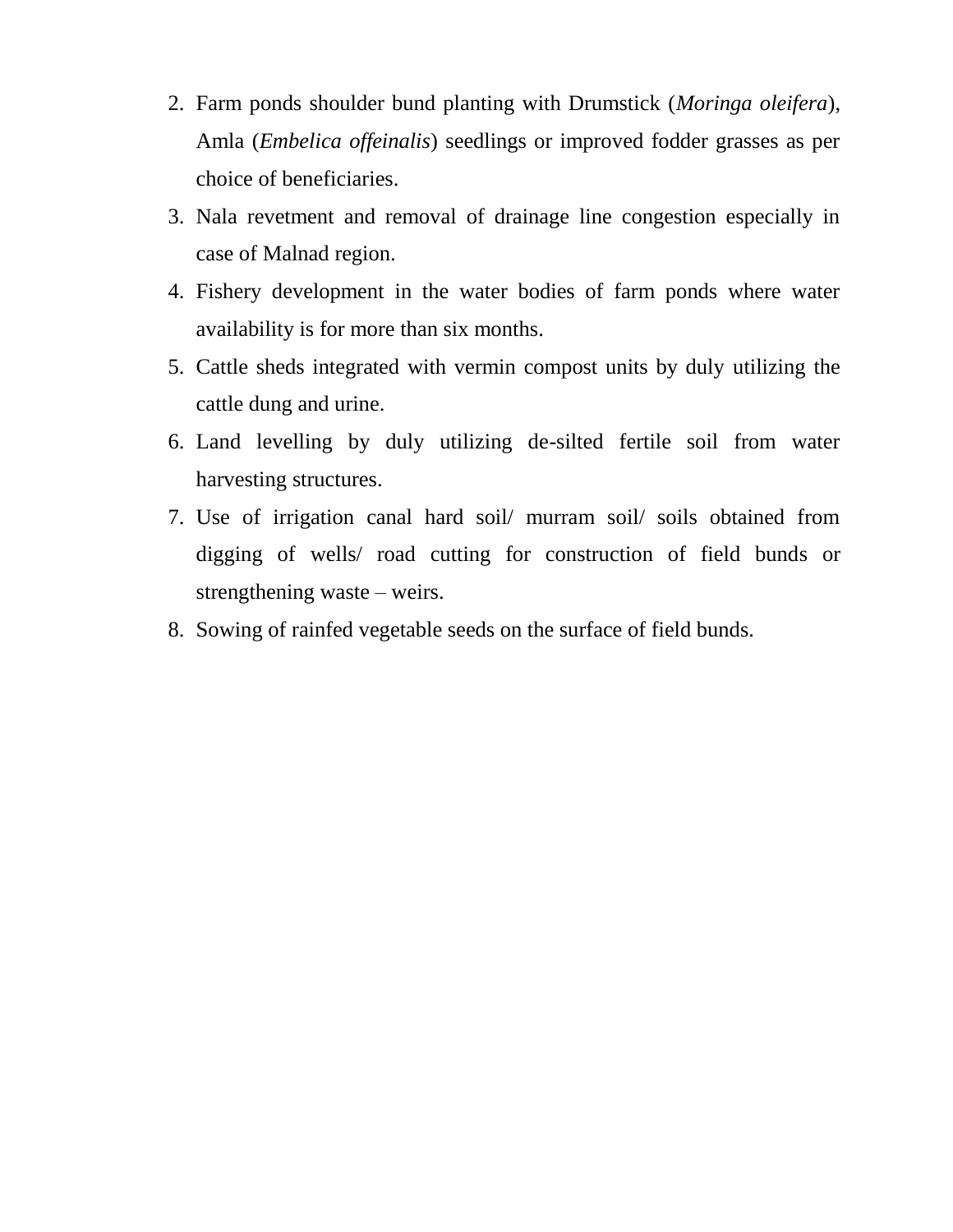## **Observations & Findings**

The study team during the field visit made note of certain aspects and the important ones are given below:

- 1. Farm bunds/ field bunding, Land levelling, Farm ponds, Nala bunding, Check dams, Recharge pits, Nala revetment, Open wells, Pitting and planting of horticulture fruit species suitable to that agro-climatic region, Afforestation through agro-forestry, Cattle sheds, Compost pits etc., are the different types of ILDA undertaken in the 8 districts taken up for this study. Individual land Development activities under the scheme are based on the perceived requirements of beneficiaries. This varies from district to district. In the districts of Tumkur, Shimoga, Chamarajanagar and Dakshina Kannada, the emphasis is found on pitting and planting of horticulture and forest species, construction of wells and land levelling. In the districts of Haveri and Bijapur the emphasis was mostly on field bunding, field bunding and land levelling activities as per local demand. In Bidar, construction of cattle sheds and in Koppal district agro-forestry and horticulture activities were more common.
- 2. The performance of the scheme varies across the districts. Overall performance is rated as good by 35%, satisfactory by 63% and unsatisfactory by 2% beneficiaries. The response of the beneficiaries indicate that the ILDA has performed best in Dakshina Kannada district followed by Bidar, Tumkur, and Shimoga (all have >50% good rating). Haveri, Chamarajanagar, Bijapur, and Koppal, show predominance of satisfactory performance and in that order. However, these are the rankings amongst sampled districts only.
- 3. The cumulative employment generated is estimated at 1,43,560 person days which includes family employment to the extent of 49,756 person days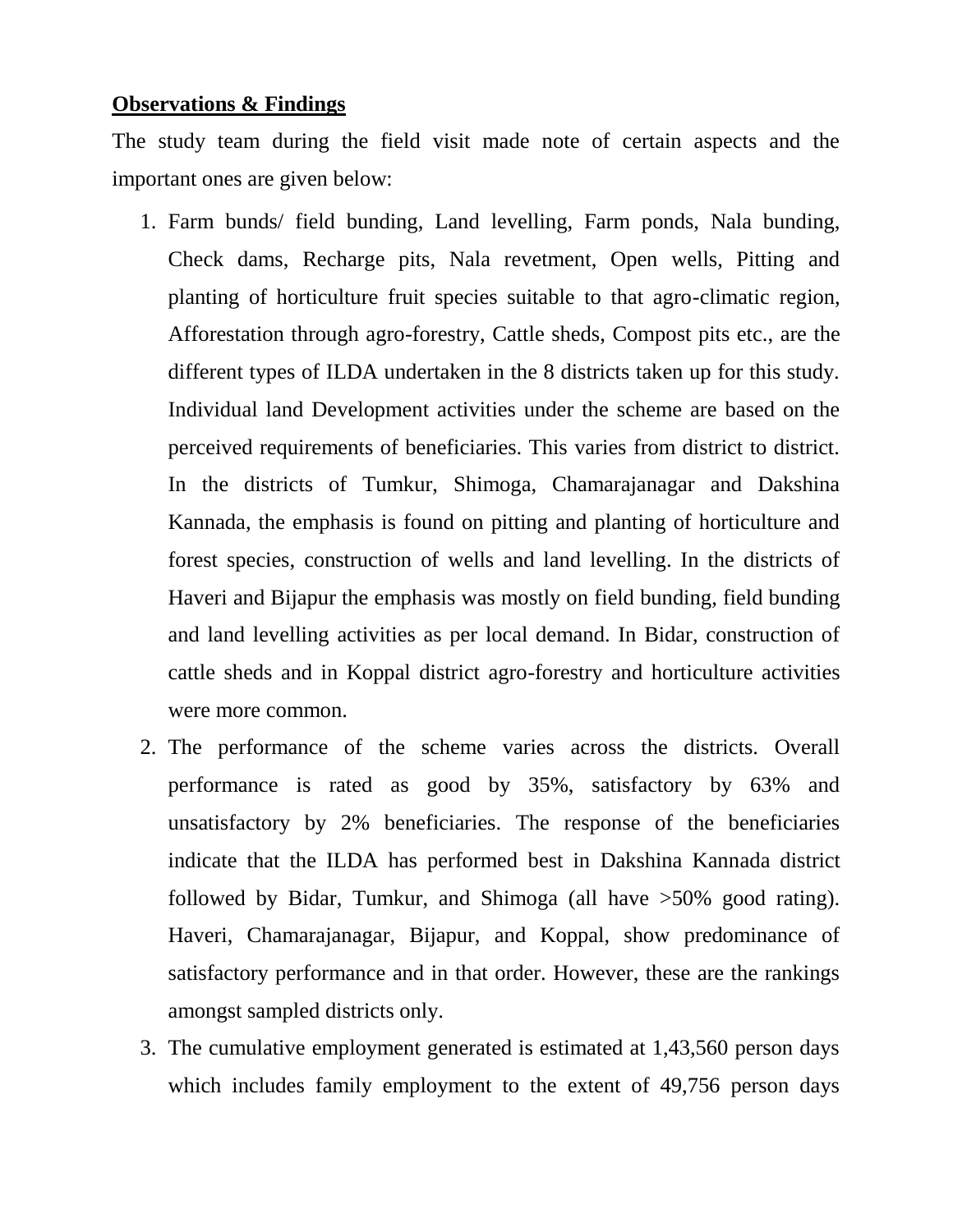(35%). The family employment generation against total man days is more in case of Koppal district (52%) followed by Tumkur district (44%), Bidar district (43%), Shimoga district (40%), Dakshina Kannada district (39%), Chamarajnagar district (38%), Haveri district (29%) and Bijapur district  $(24\%)$ .

- 4. It was observed that majority of the beneficiary farmers were following improved cropping systems. However, few farmers are still following mono-cropping system. From the study, it is evident that about 60% of farmers were following mixed cropping system, followed by monocropping (24%) with the remaining farmers are following agri-horti-silvipastures systems.
- 5. Almost as a rule, the preparation of plans and estimates was found to be not appropriate since details on existing topography / existing structures were not considered / accounted for  $-$  it appears to be not site specific, but, adoption of a standard model.
- 6. The cost per acre / hectare of field bunding varies among districts and is high compared to other schemes of the Watershed Development Department, which shows inadequate monitoring at all levels.
- 7. During interactions with beneficiaries and farmers groups, most of them expressed that the quality of planting material in case of horticulture and forestry is not satisfactory by more than 40%. The visiting team members also observed the seedlings planted in the fields are sleek or of inferior quality. Such cases were documented during the field verification.
- 8. In the gram panchayats of Kushtagi taluk of Koppal district, the forest seedlings were found planted on the top of field bunds and are under moisture stress. This speaks about the method of planting followed and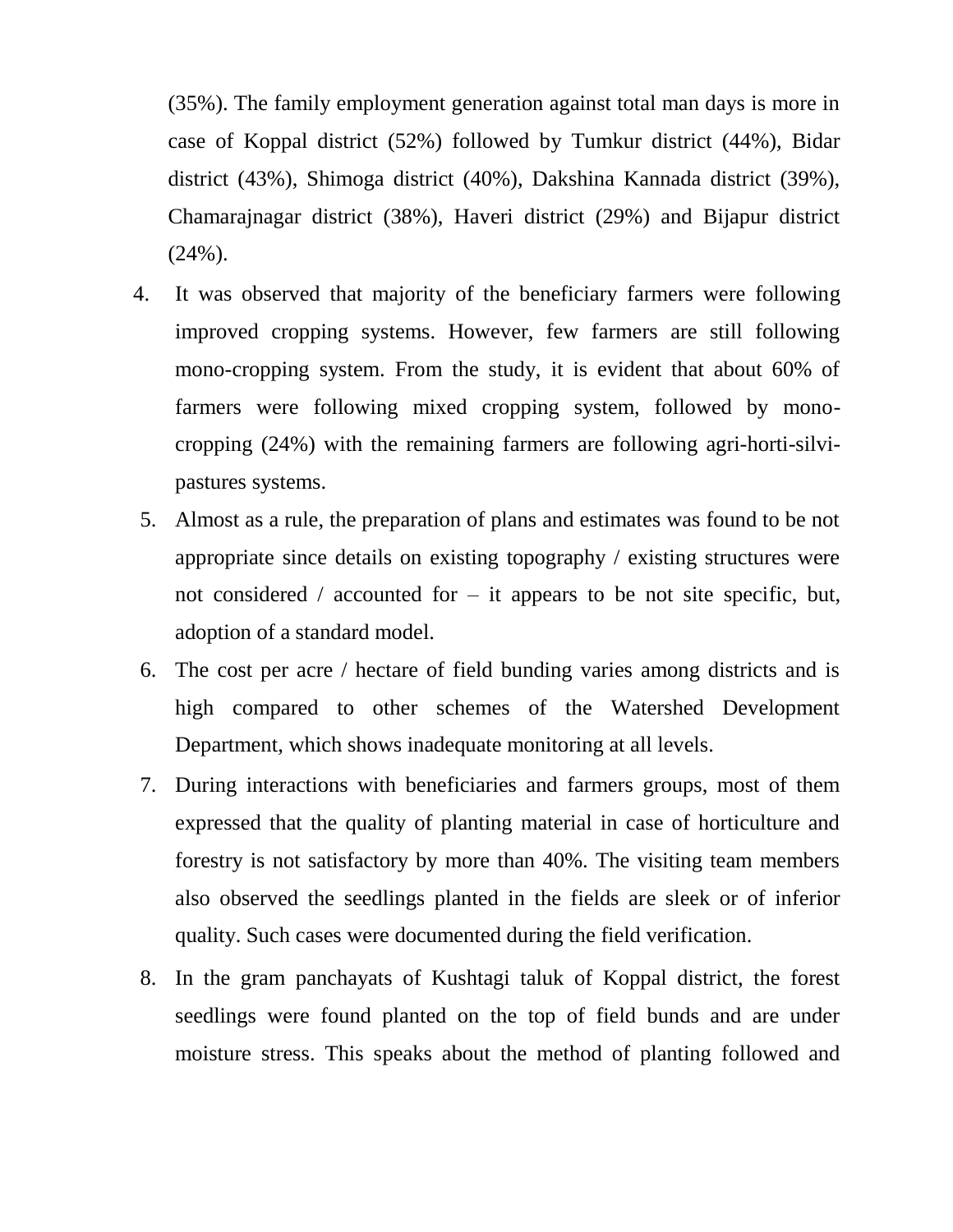inadequacy of effective field visits and monitoring by the line Department Staff.

- 9. There is provision of staking the planted seedlings with poles once they are established as per sanctioned plans & estimates. During field visits, it was observed that the staking with poles was missing in majority of the cases. Wherever seen, the staking is not adequate/ effective and such seedlings are liable for destruction since they cannot sustain the speeding winds.
- 10. As part of ILDA, large scale field bunding combined with land levelling have been executed. These are found constructed in lands where existing bunds of different sections are noticed (e.g. Haveri and Indi taluks). Also, these works are found executed in lands where slope is between 0-2%. The field bunding is seen in the fields where as the area where it is levelled or soil spreading done is not visible on the ground. Usually the cultivated black soils are deep / medium deep with uniform / gentle slope and without undulations and therefore, do not require any levelling. It is advisable that land levelling is not required in areas with  $\langle 2\%$  slope wherein, field bunding will by itself take care of water conservation.
- 11. Under the scheme, cutting and filling of small quantity of soil is done in the GPs of Bijapur, Haveri and Chamarajnagar districts (for example 52.07 m3 of soil excavated in an area of 1.83 ha.). This much quantity stated to be used for levelling in the said area will not make any difference in the existing uniform slope or reduction in slope percentage. It could hardly cover 3% of land area with 10 cm thickness. The recommended soil required for levelling are – for slope of 2, 3 and 4% are 1512 m3 , 2267 m3 and 3023 m 3 per ha respectively.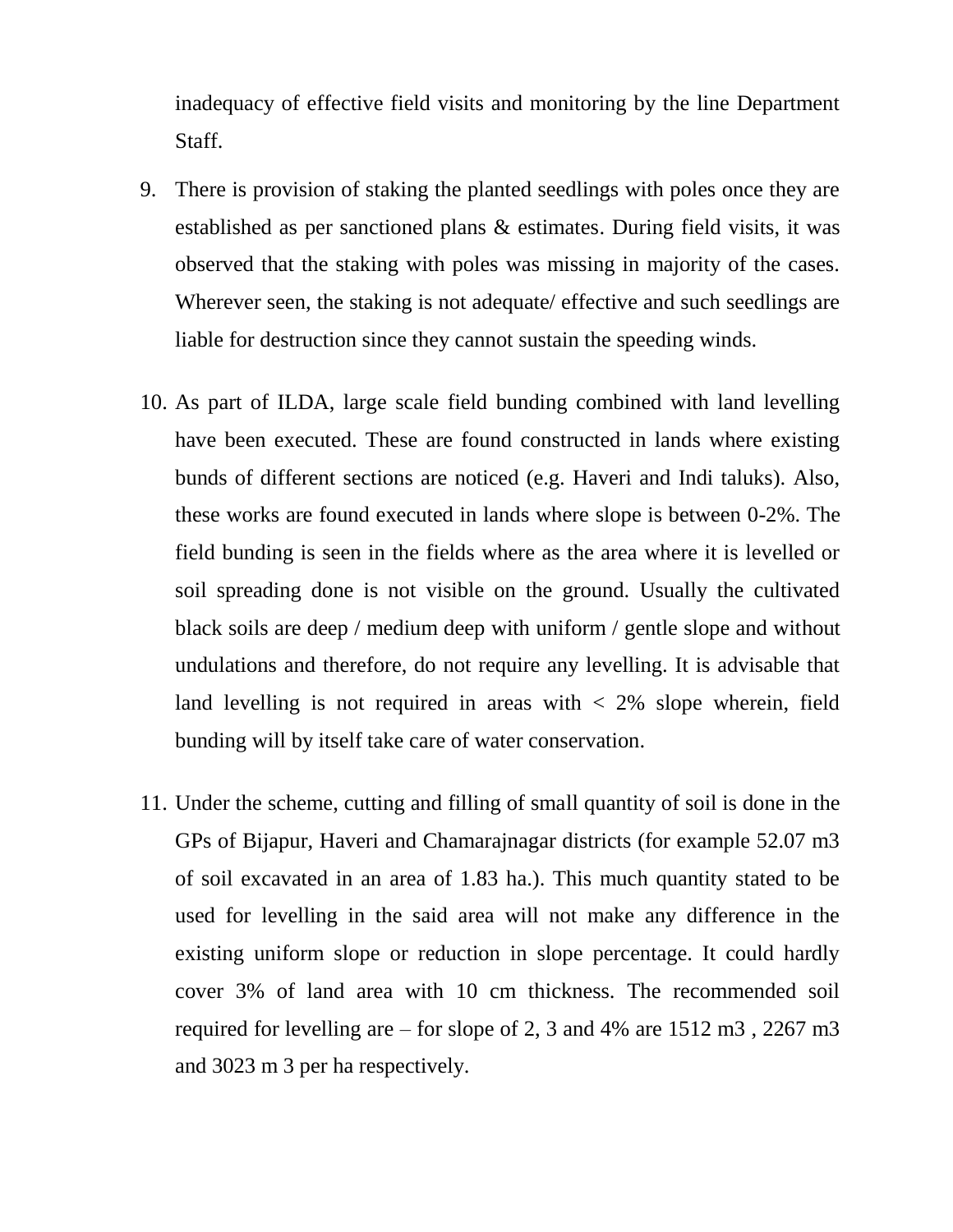- 12. The beneficiaries of open wells in some cases (eg.: Saigaon panchayat of Bhalki taluk of Bidar district) have utilized the hard soil excavated for formation of field bunds wisely and this is serving the purpose of soil and moisture conservation.
- 13. The majority of ILDA executed in the sampled Gram Panchayats fall under the previously completed watershed development programs. Some new works of water harvesting structures also were executed either in individual lands or community lands / drainage line networks under MGNREGA, but the renovation of earlier water harvesting structures like check dams, farm ponds, nala bunds etc., is found to be left out under the scheme. Also, the need for renovation of such drainage line Water Harvesting Structures seems to be not properly assessed. During farmers group discussions the subject was raised and they feel it most essential because many of the structures are silted up and are in dilapidated conditions needing immediate attention.
- 14. During interaction with Gram Panchayat staff about approved works but not started yet, many of them could not give information about their number and reasons for not starting the work. Later, it was found that the major reason was non submission of Form-6 by concerned applicant because of factors such as personal considerations, non availability of the proposed labour force and lack of real desire for the activity.
- 15. The Gram Panchayats do not have ready answers/ data on subject of total works sanctioned, completed & balance works, number of villages covered & the percentage of land holders covered or those not yet availed/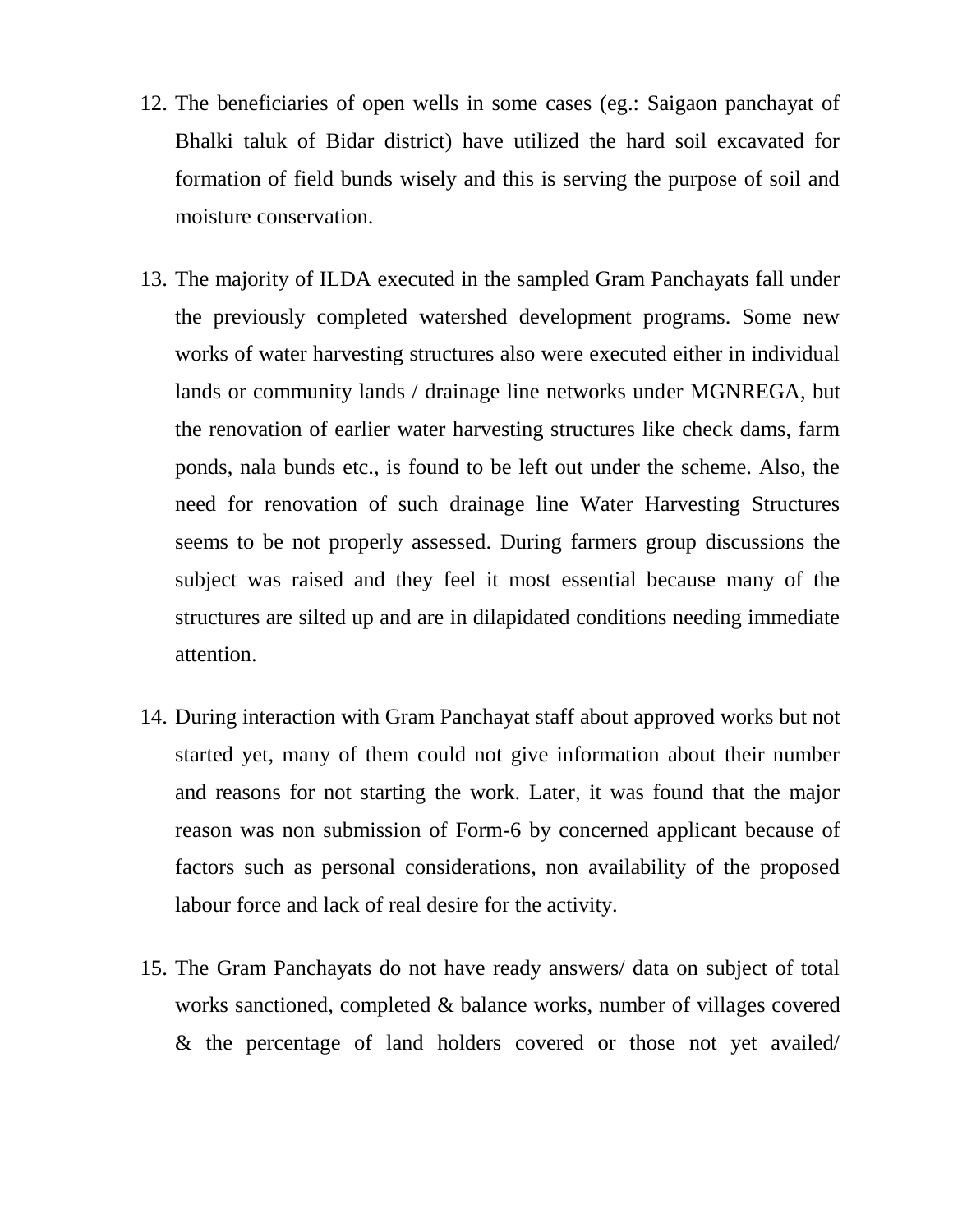benefitted. However, it was stated that still 30-35% deserves the benefits under the scheme.

16. MGNREGA provide scope / allows NGO"s to act as an implementing agency even though major share of funds have to be implemented through Gram Panchayats. However, the services of NGO"s are not seen in any process of implementation like motivation, publicity etc.

### **A. DEVIATIONS NOTICED**

As per guidelines for Implementation of works on Individual land, the scheme MGNREGA provides an opportunity for the households from SC / ST / BPL families, beneficiaries of land reforms / IAY and of SF / MF to take up land development, irrigation facility and horticulture plantation on their land to mitigate drought, enhance agricultural productivity and generate steady income. The conditions for taking up MGNREGA works on Individual lands indicate that the works on the land of Scheduled Caste and Scheduled Tribe households will have to be taken on priority. Once the works on the lands of SC & ST are saturated in the Gram Panchayats, works on lands of small and marginal farmers may be considered. Also, guidelines provide that any farmer other than SC/ST can be taken up only after the works on the plots of SC/ST are saturated but in all the sampled cases, works had been taken up in lands of non SC/ST farmers without certifying or verifying whether SC/ST lands in the Gram panchayat has been fully covered or not. The guideline has thus been, but apparently without any ill intent, violated everywhere. As per the evaluation study, as many as 1540 beneficiaries were covered in the sample, of which, 23% belong to SC, 10% to ST, 2% to OBC, 7% to minorities and 58% belong to General category. Of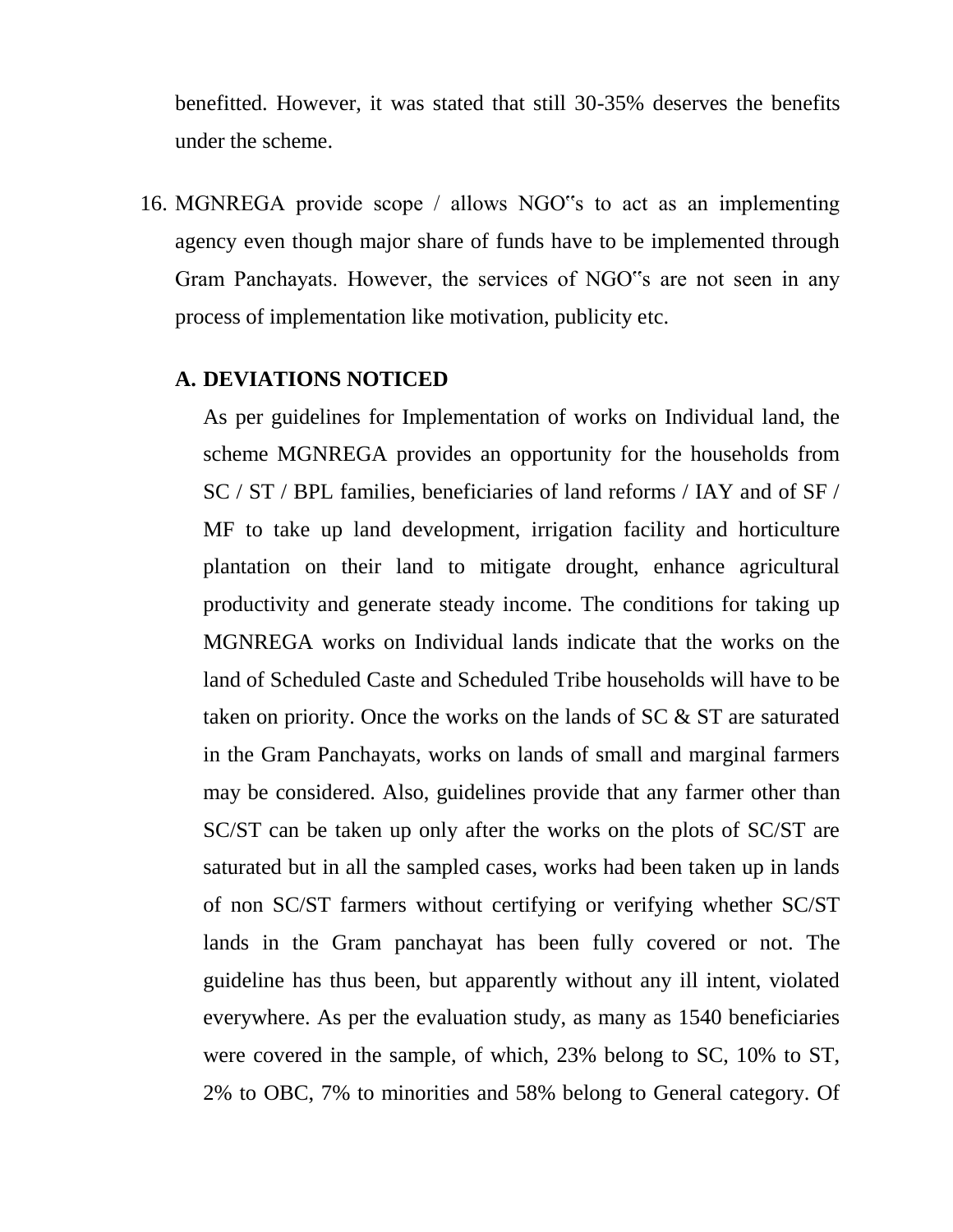the total sampled beneficiaries (1540), about 0.71% of the beneficiaries were found to have land holdings of more than 5 acres. Prima facie, it appears that these beneficiaries are in-eligible for the benefits under this scheme. However, sufficient corroborating evidence is needed in its support, which may be gathered/ verified by detailed inspection.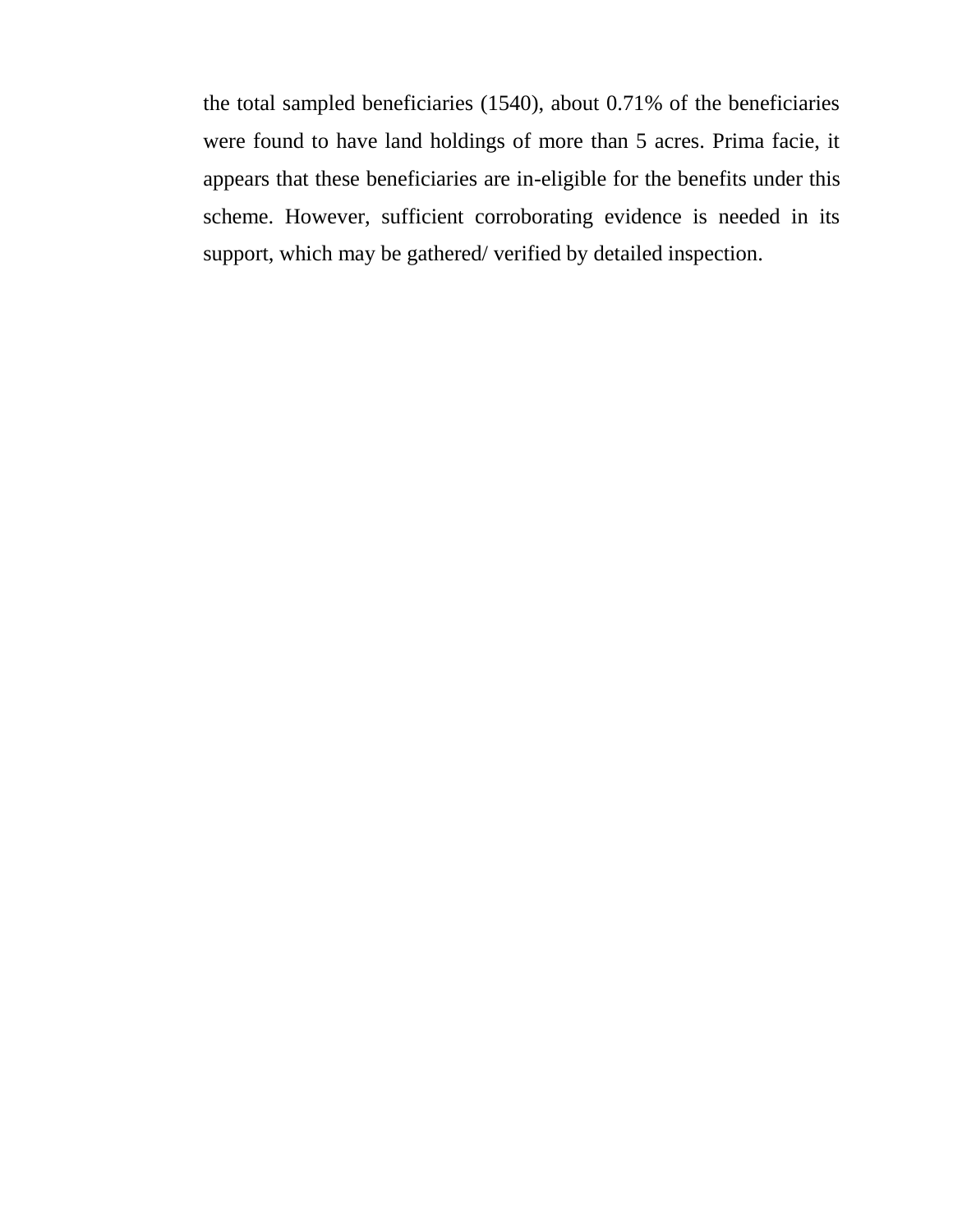# **Suggestions / Recommendations**

The efforts of beneficiaries, Gram Panchayats and the implementing / executing Departments are equally important and warrant good coordination. Keeping these in view, the following suggestions are made.

- There should be certain minimum conditions specified for land levelling works so that the works are measurable and useful.
- Every year, a demand survey of planting material needs to be carried out so that the right species planting material in the required numbers/ quantity is available.
- There needs to be in place a robust system of raising planting material in forestry and horticulture. They need to be supplied timely. For this, the transportation of seedlings to the village may be done about 15 days before the date of monsoon, lest the supply is delayed.
- An asset beneficiary register need to be maintained and continually updated by the Gram Panchayats in order to ensure that no farmer is selected twice until all eligible farmers are covered under other Government schemes.
- The present system of preparation of model or typical plans and estimates needsto be reviewed. The Gram Panchayats must insist on appropriate preparation of plans and estimates based on field conditions rather than typical model of uniform type of estimates by line Departments. The beneficiaries are to be motivated to adopt area specific and low cost technologies.
- The construction of cattle sheds as one of the Animal Husbandry components is appreciated not only by beneficiaries but other stake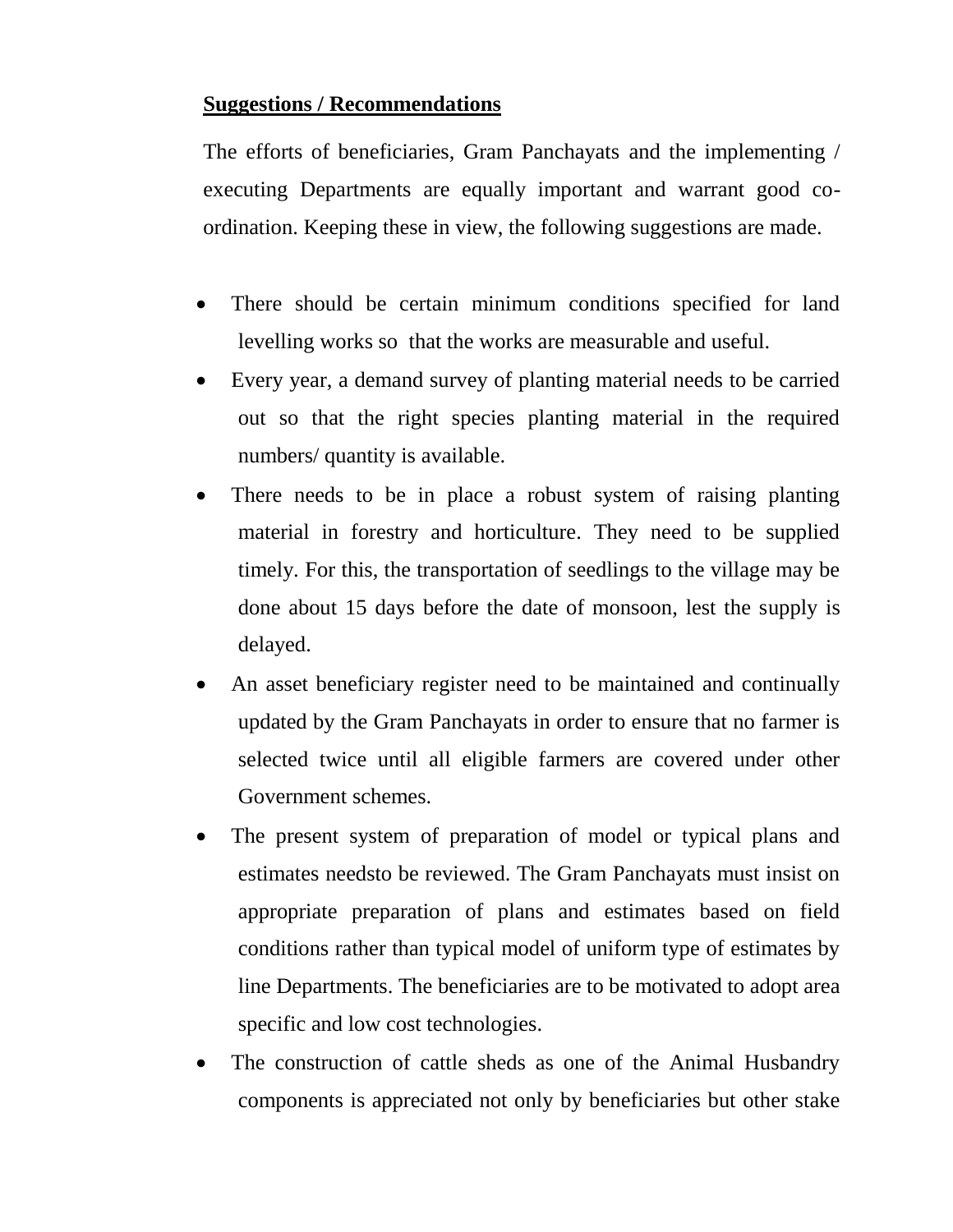holders. However, construction of urine drain and urine collection pit and usage of urine for biopesticide preparation should be made mandatory.

- The works in MGNREGA are many and scattered. The Staff of line departments are not enough to provide technical inputs and supervision. For them, MGNREGA work is priority only after their usual department works. Hence, need for a dedicated team of supervisors, engaging them on contract basis locally may be done.
- **Policy issues:** Several water harvesting structures have been executed in the State for the past four decades under various State & Centrally Sponsored Schemes (CSS) and externally aided projects. Perhaps, the entire drainage network seems to be saturated and it is difficult to locate new sites for fresh works. However, a number of works were seen to have been executed in the field disregarding technical specifications and these in turn have resulted in wasteful expenditure. Hence, there is urgent need for attention on rejuvenation of the asset already created with minimum expenditure which would benefit nearby farmers as well as community as a whole, besides providing employment opportunities for good number of days. The structures are old and are in need of repairs. The rejuvenation suggested would increase the irrigation potential. The increased storage will also enhance the groundwater recharge but, at a lower cost.

The following may also be considered –

4. Department may instruct field level officials to check with other line departments, whether similar components are implemented in the selected villages, where scheme components are implemented.